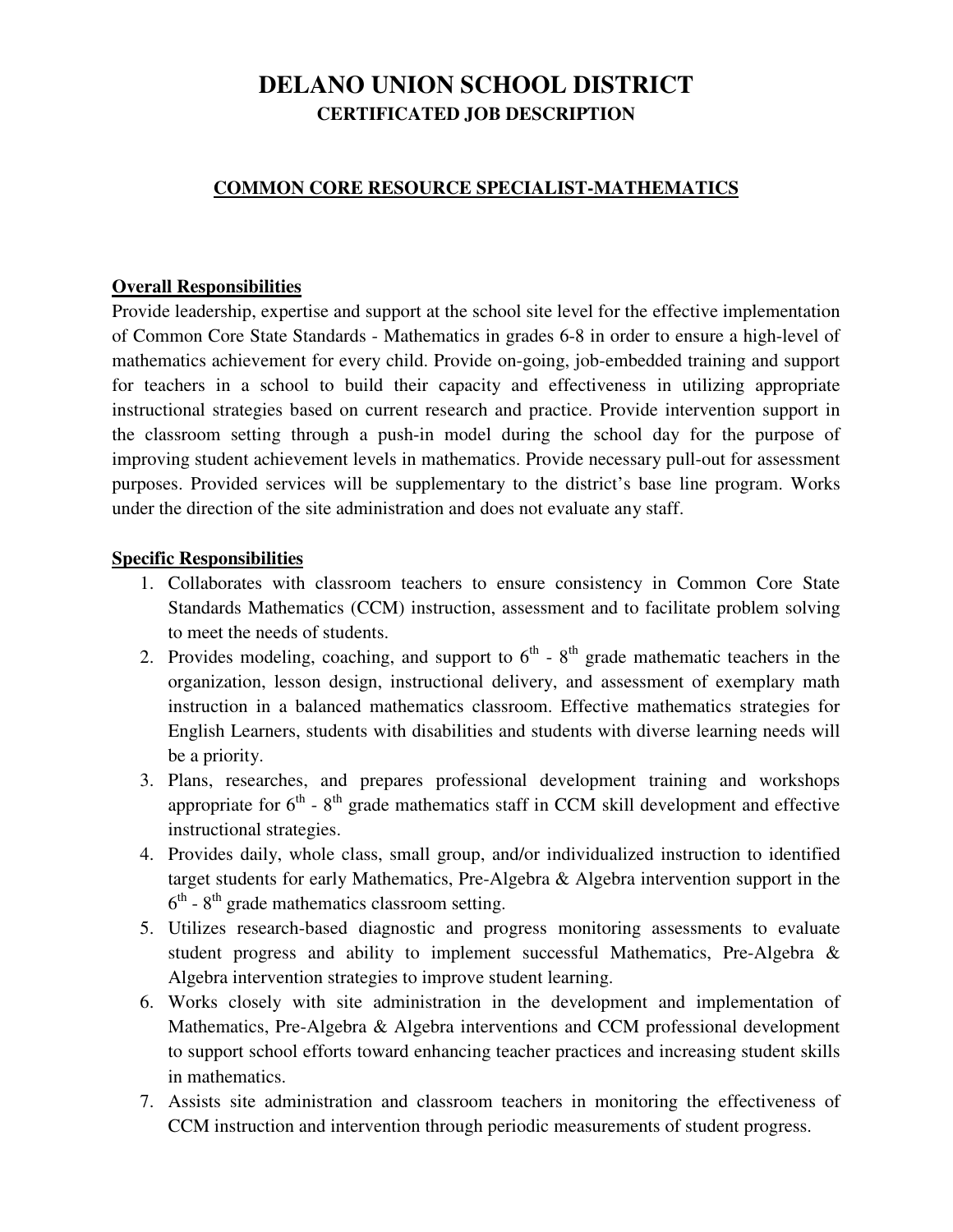## **Page 2 Common Core Resource Specialist – Mathematics**

- 8. Provides on-site professional development to ensure that teachers are knowledgeable about exemplary classroom practice and possess a deep understanding of CCM theory for the purpose of building capacity to teach and improve Mathematics, Pre-Algebra & Algebra instruction at the school.
- 9. Serves as a resource in identifying appropriate instructional materials, strategies, and interventions to improve student achievement in Mathematics, Pre-Algebra & Algebra for all students including English Learners, students with disabilities and students with diverse learning needs.
- 10. Participants in collaborative grade level or department meetings, as assigned, to assist in the analysis and utilization of assessment data to improve student achievement in Mathematics, Pre-Algebra & Algebra.
- 11. Prepares forms, records, and reports as directed.
- 12. Attends meetings and trainings as directed.
- 13. Maintains professional competence through participation in professional development activities as provided by district, county, state and other consultants.
- 14. Other related duties as assigned.

## **Qualifications**

Specific knowledge of:

- 1. Learning and teaching District-adopted curriculum including:
	- Effective Mathematics, Pre-Algebra & Algebra assessment and instructional practices in grades 6-8
	- The design and delivery of Mathematics, Pre-Algebra & Algebra instruction and intervention
	- A variety of research-based Mathematics, Pre-Algebra & Algebra assessments, instructional strategies, intervention approaches and methodologies
	- Common Core State Standards Mathematics
	- Curriculum design
	- Effective learning and instructional strategies for English Learners, students with disabilities and students with diverse learning needs
	- Classroom routines
	- Design and presentation of professional development activities
	- Practices that promote increased student learning outcomes
- 2. Laws, policies and procedures applicable to assignments
- 3. Successful implementation strategies of the District Mission

#### **Demonstrates Ability to:**

- 1. Model and co-teach for implementation of exemplary instructional practices in the following areas:
	- Develop, organize and present professional development activities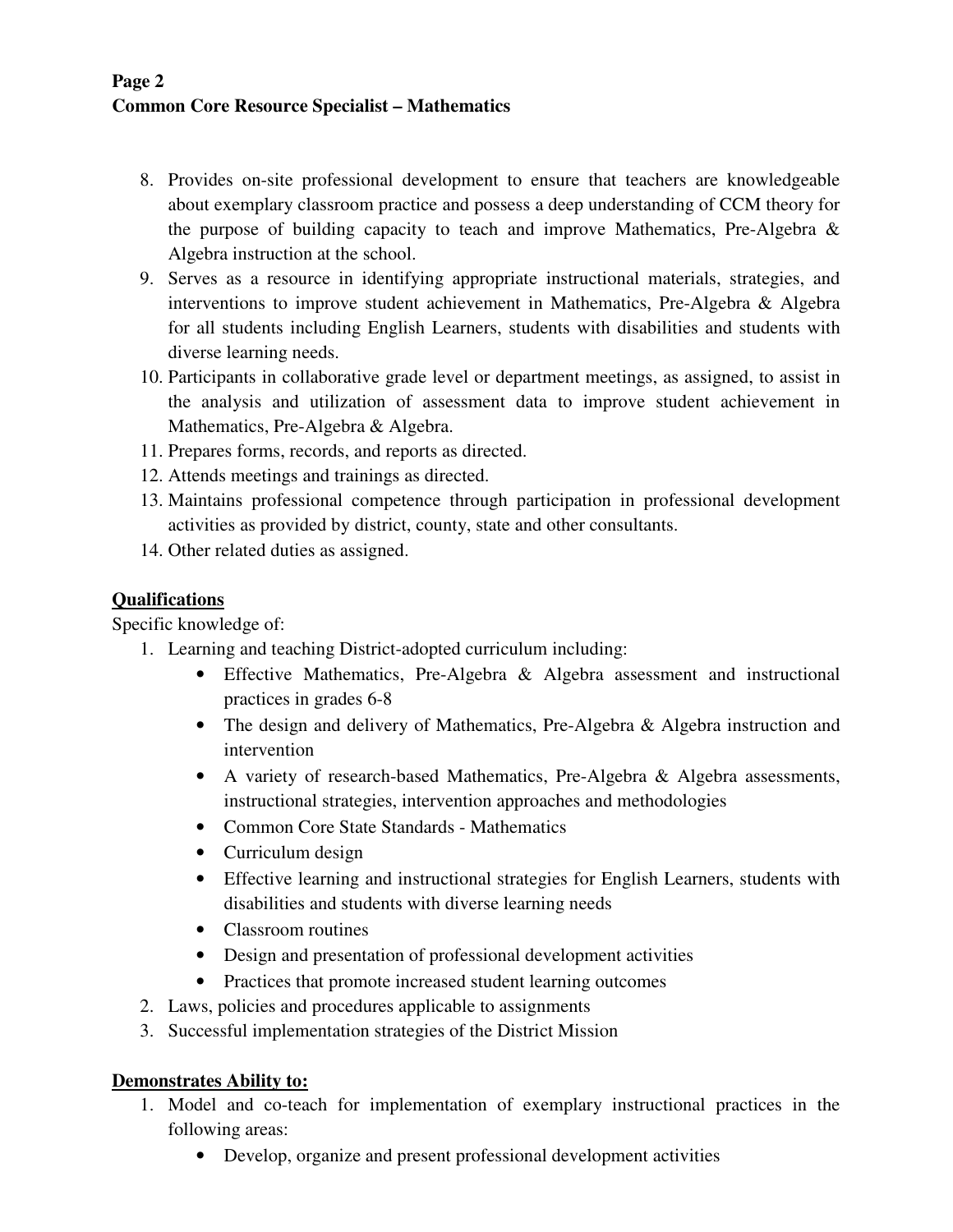## **Page 3 Common Core Resource Specialist – Mathematics**

- Work collaboratively with others
- Conduct one-on-one instructional coaching with teacher
- Conduct group observations
- Help other teachers learn
- Apply new knowledge
- Enhance teachers' abilities to provide Mathematics, Pre-Algebra & Algebra instruction that increases student learning outcomes
- 2. Establish and maintain cooperative and effective working relationships with others to implement an effective balanced CCM system.
- 3. Motivate and lead others.
- 4. Document systems and processes.
- 5. Provide effective instructional leadership to improve student learning outcomes.
- 6. Interpret, apply and explain District, school and program policies, procedures, and regulations as they align to LCAP and/or Site Plan.
- 7. Integrate technology into lesson plans and delivery.
- 8. Communicate effectively both orally and in writing.
- 9. Plan and organize work to meet schedules and timelines.
- 10. Analyze situations accurately and recommend effective courses of action.
- 11. Maintain paperwork consistently, appropriately and in a timely manner.
- 12. Maintain the confidentiality of teachers and students.
- 13. Exemplify collegial behavior and a commitment to teamwork.

## **Education**

- 1. Clear and valid California Teaching Credential.
- 2. NCLB compliant
- 3. Authorization to teach English Learners.
- 4. Advanced course work and/or training in Mathematics, Pre-Algebra & Algebra development, intervention and instructional strategies specific to the duties of the job.

#### **Experience**

- 1. Five years of successful teaching experience in grades 6-8
- 2. High level of understanding of 6-8 grade Mathematics, Pre-Algebra & Algebra instruction and intervention subject matter.
- 3. Experience working with groups in curriculum development or related fields.
- 4. Experience working with English Language Learners.
- 5. Experience in planning and delivering professional development activities.
- 6. Experience in site/teacher leadership roles ( e.g., grade/department lead, BTSA support provider, leadership teams, etc.)